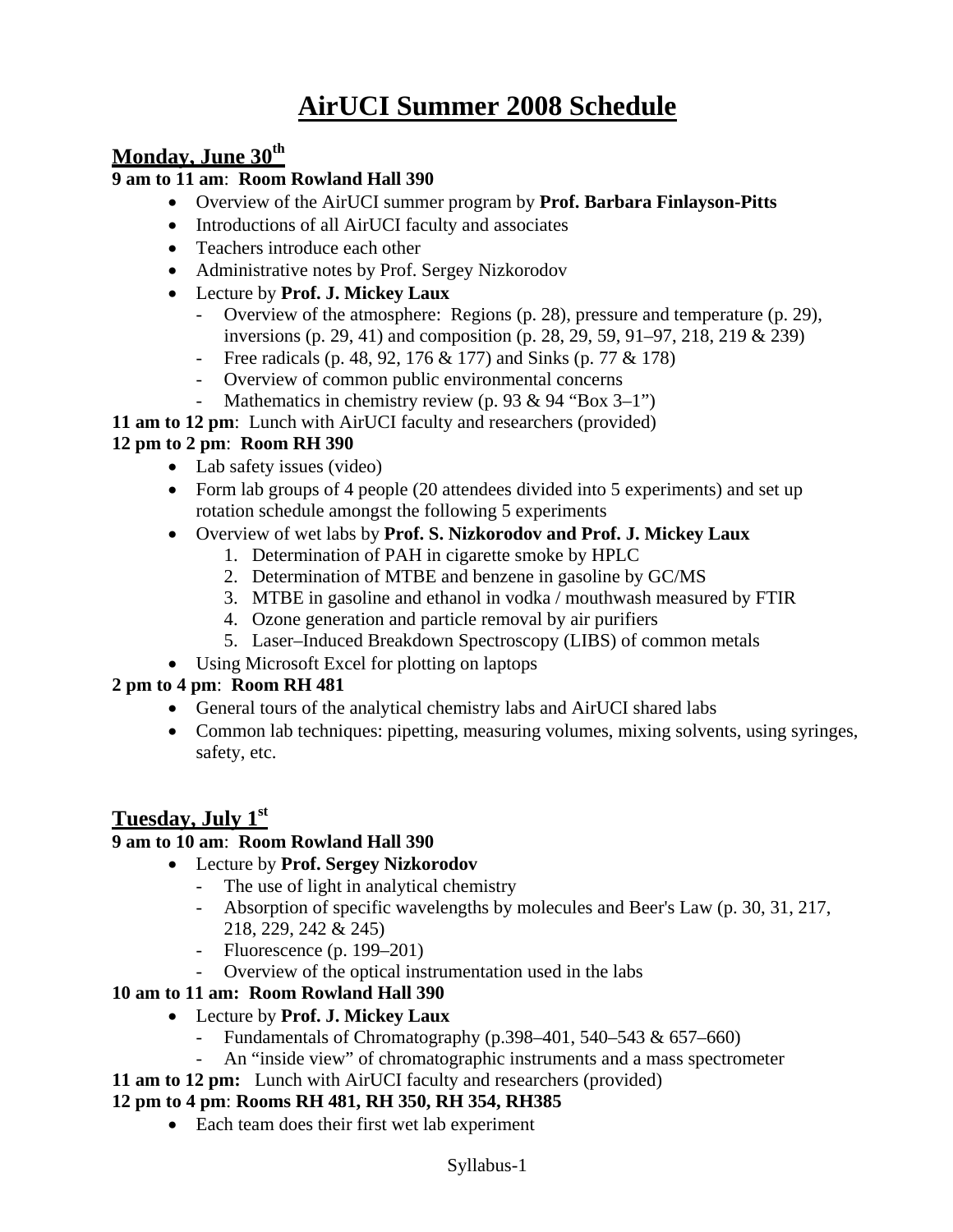# **Wednesday, July 2nd**

# **9 am to 11 am**: **Room Rowland Hall 390**

- Lecture by **Prof. Barbara Finlayson–Pitts**
	- Interaction of light with matter and environmental photochemistry (p. 30  $\&$  37–40)
	- Applications to the Chapman reactions  $(p. 40-43)$ , CFC's  $(p. 55, 77-85 \& 244)$ , and Ozone Depletion (p. 27, 32–36, 47, 48, 50–55, & 59–76)
	- Chemistry of  $NO<sub>x</sub>$  (p. 75 & 100), Photochemical Smog and Tropospheric Ozone (p. 97–109, 156–160, 179–181, 185–191 & 245)

**11 am to 12 pm**: Lunch with AirUCI faculty and researchers (provided)

# **12 pm to 4 pm**: **Rooms RH 481, RH 350, RH 354, RH385**

• Continue with the second wet lab experiment

# **Thursday, July 3rd**

**10 am to 12 pm**: **Room Rowland Hall 390 (shifted by 1 hour because of the PC lab availability issues)** 

- Lecture by **Prof. Doug Tobias**
	- Molecular structure and vibrations (p. 214–217)
	- Fundamentals of molecular dynamics
	- Review of computational chemistry

**12 pm to 1 pm**: Lunch with AirUCI faculty and researchers (provided)

# **1 pm to 5 pm**: **Room MSTB 226B**

• Computer Lab: Chemistry on the computer

# **Friday, July 4th**

**Independence Day break – no classes** 

# **Monday, July 7th**

### **10 am to 12 pm**: **Room Rowland Hall 390 (shifted by 1 hour because of the PC lab availability issues)**

# • Lecture by **Prof. Donald Dabdub**

- Basics of computer modeling and simulations
- Specific applications to LA basin (p. 97–109 on LA Smog)
- Global Circulation Models and Predictions (p. 254 & 255)

**12 pm to 1 pm**: Lunch with AirUCI faculty and researchers (provided)

# **1 pm to 5 pm**: **Room MSTB 226B**

• Computer Lab: Simulations of air pollution in the LA basin